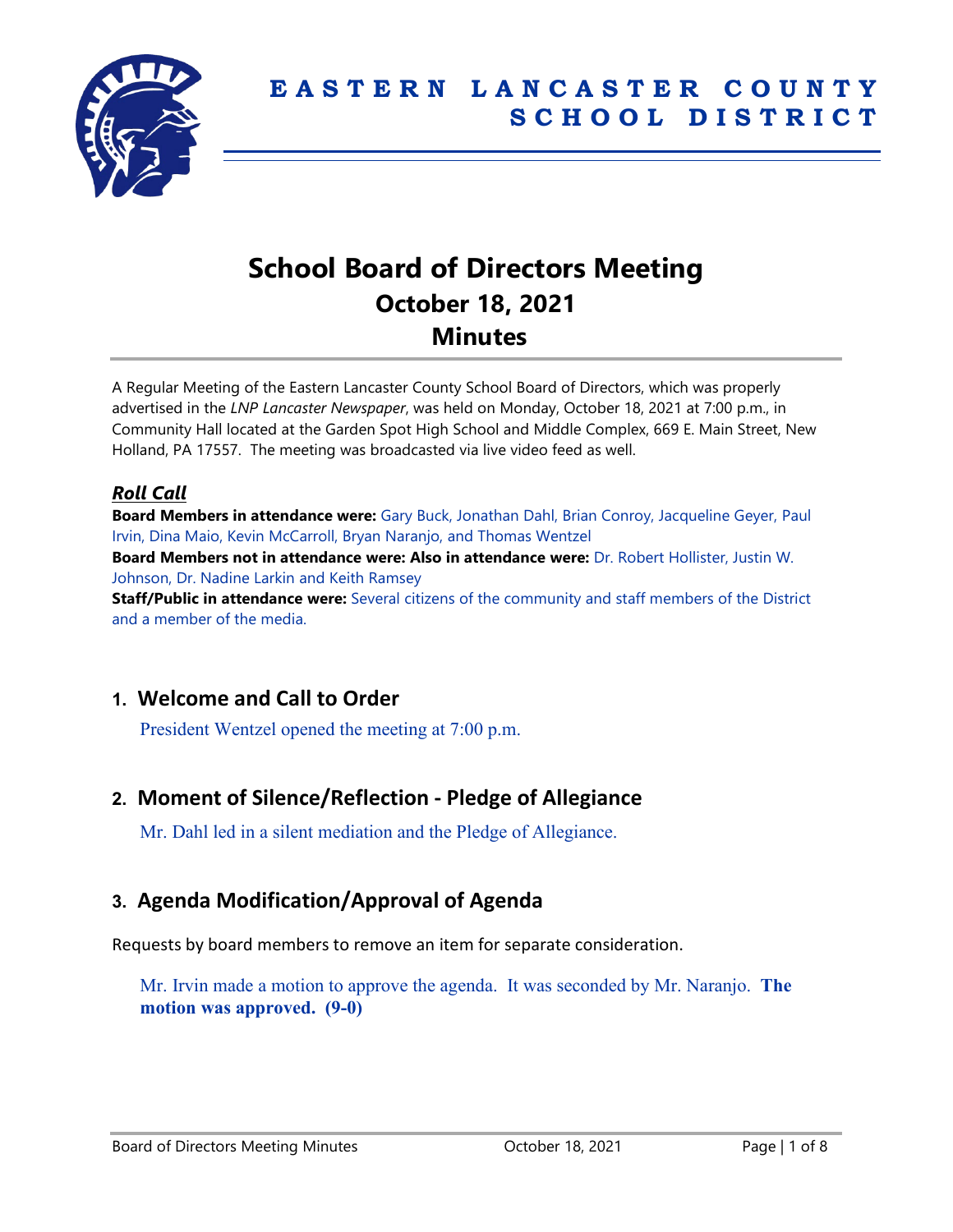# **4. Student of the Month Presentation**

Dr. Sanger presented and congratulated the Students of the Month for the month of September being chosen for their character trait of "Leadership".

Grade 12: William Fithian, Narvon, PA, Unable to Attend Grade 11: Kayla Parry, New Holland, PA, Unable to Attend Grade 10: Rocky Heisig, Denver, PA, Unable to Attend Grade 9: Kelvin Guzman, New Holland, PA, Unable to Attend

# **5. Citizens of the District Comments**

The Board encourages citizens of the district to come before the Board to present their petitions, inquiries, or other communications of interest. The Board invites public (Citizens of the District) to comment on any topic that is within the Board's jurisdiction. As outlined in Board Policy 903, the Board requires that public participants be residents or taxpayers of this district.

Due to the virtual aspect of the Board meeting, the Board is requesting if you wish to provide public comment during the virtual board meeting, you should sign-up to do so by completing the online form prior to the meeting.

[PUBLIC COMMENT SIGN-UP FORM](https://forms.gle/zDXXoX8rZQUxt1Ap6) (*Please use this form only if you are not attending the meeting in person.*)

*Public comments will be read aloud during the public comment section of the agenda.*

Thank you.

SUBMITTED COMMENTS (VIA PUBLIC COMMENT SIGN-UP FORM):

### Stephanie Shirk, 1645 Silver Valley East Earl PA

Prayer

Loving and Gracious God, you are indeed the giver of all good gifts and we thank you today for all your blessings, for the successful outcomes of our school events and for all our staff members, both the teaching and support members.

We ask that you bless them abundantly and we continue to seek your wisdom, guidance, courage and strength. Be with us in the deliberations and help us to be wise in the decisions we make for the good of all those who have placed their trust and confidence in our leadership.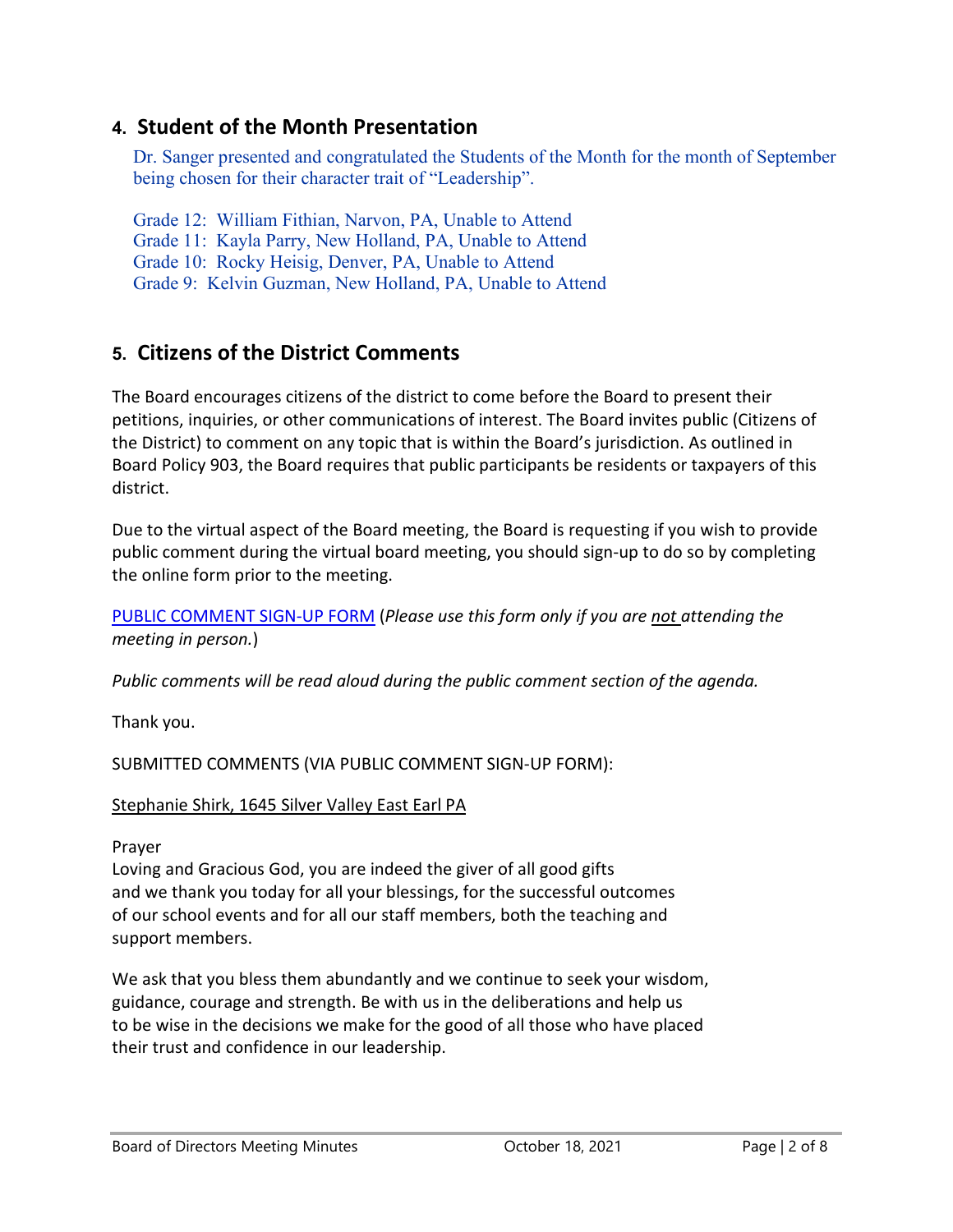Give us insight to lead with integrity that our decisions may reflect what is right and good. Keep us from short-sightedness and pettiness. Help us to make decisions that are for the good of all and guard us from blind self interest. Dear Lord, grant us the humility to always seek your will in all that we do and say.

In Jesus Name, Amen.

### **COMMENTS** (IN-PERSON):

President Wentzel made a statement regarding public comment procedures.

### Sue Harpel, 1161 Reading Road, Narvon, PA

Ms. Harpel presented her concerns and comments regarding the possibility of a possible vaccine clinic in the school district and her concerns about the book, Lighter my Shadows, a book with mature themes that was checked out from the school library by an  $8<sup>th</sup>$  grader.

### Jennifer Jarvis, 335 Broad Street, East Earl, PA

Ms. Jarvis presented her concerns and comments regarding library book with mature themes.

### Michele Good, 572 W. Conestoga Street, New Holland, PA

Ms. Good presented her concerns and comments regarding the lack of mitigations and the effect it was having on the teachers.

### Mike Good, 572 W. Conestoga Street, New Holland, PA

Mr. Good presented his concerns and comments regarding the current mask policy and requested the Board to reinstate the mask mandate and exclusion protocol.

### Sean Reese, 348 E. Main Street, New Holland, PA

Mr. Reese presented her concerns and comments regarding the current mask policy and his concerns with the 10 additional sick day incentive of the Memorandum of Understanding for vaccinated staff.

### Dave Horst, 1186 East Earl Road, East Earl, PA

Mr. Horst presented his comments regarding the effects of the Covid-19 vaccine.

### Steven Hurst, 209 Jared Way, New Holland, PA

Mr. Hurst thanked the Board and presented his comments and concerns about surveys that learners are being asked to participate in.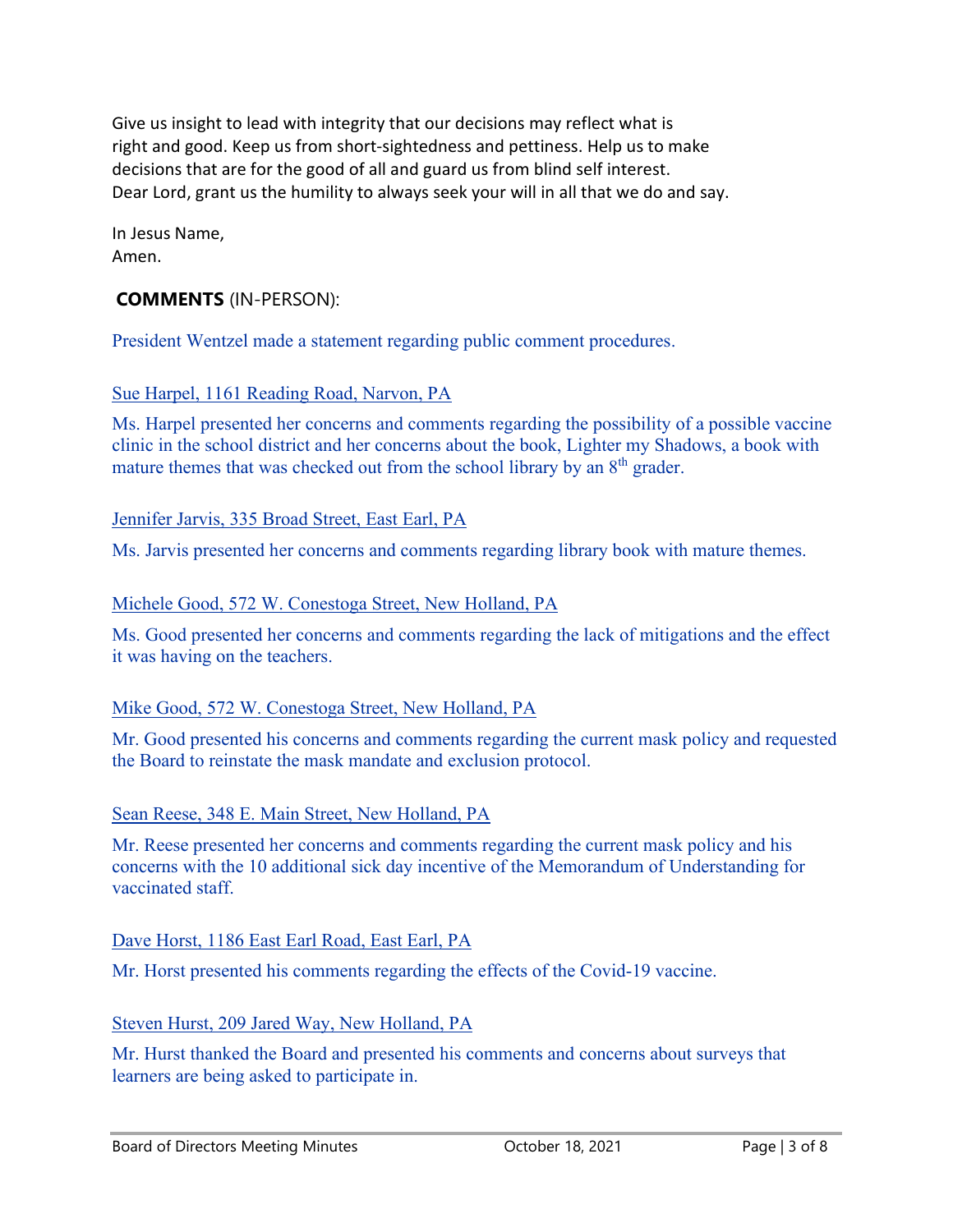### Dianne Boone, 729 Pleasant Drive, New Holland, PA

Ms. Boone presented her concerns and comments regarding the 10 additional sick day incentive of the Memorandum of Understanding for vaccinated staff.

### Tony Bellini, 124 Shalom Drive, Denver, PA

Mr. Bellini commented on the current Covid numbers of the District and presented his concerns and comments regarding the 10 additional sick day incentive of the Memorandum of Understanding for vaccinated staff. He also requested the Board not reinstate the mask mandate.

# **6. Consent Agenda**

Items listed under the Consent Agenda section of our Board Meeting 10 additional sick day incentive of the Memorandum of Understanding for vaccinated staff Agenda are considered to be routine and are acted on by the Board in one motion. There is no Board discussion of these items individually prior to the Board vote unless a member of the Board requests that a specific item be removed from the Consent Agenda. Requests to remove an item from the Consent Agenda will be accepted at agenda section 3. Agenda Modification/Approval of Agenda. (Requests to remove an item for separate consideration). Items Removed from the Consent Agenda will be moved to agenda section "Action Items."

Kara Martin, Director of Special Education and Gifted Services introduced, Rashelle Whitcomb as the new Autistic Support Special Education Teacher at Brecknock Elementary.

Mr. Dahl noted that September 20, 2021 Board Meeting Minutes indicated that he was present and he was not present at that meeting and the meeting minutes should reflect that.

Mr. Irvin made a motion to approve the personnel report. It was seconded by Mr. Naranho. **The motion was approved. (9-0)**

- **6.a. Cafeteria Fund Treasurer's Report**
- **6.b. Bills Paid**
- **6.c. Approve Personnel Report**
- **6.d. Treasurer's Report**
- **6.e. Approval of Minutes**
- **6.f. Approve Budgetary Transfers**
- **6.g. Student Activity Account**
- **6.h. Investments**
- **6.i. Action Item - Approval of the Revision to Policy # 334 for Sick Leave**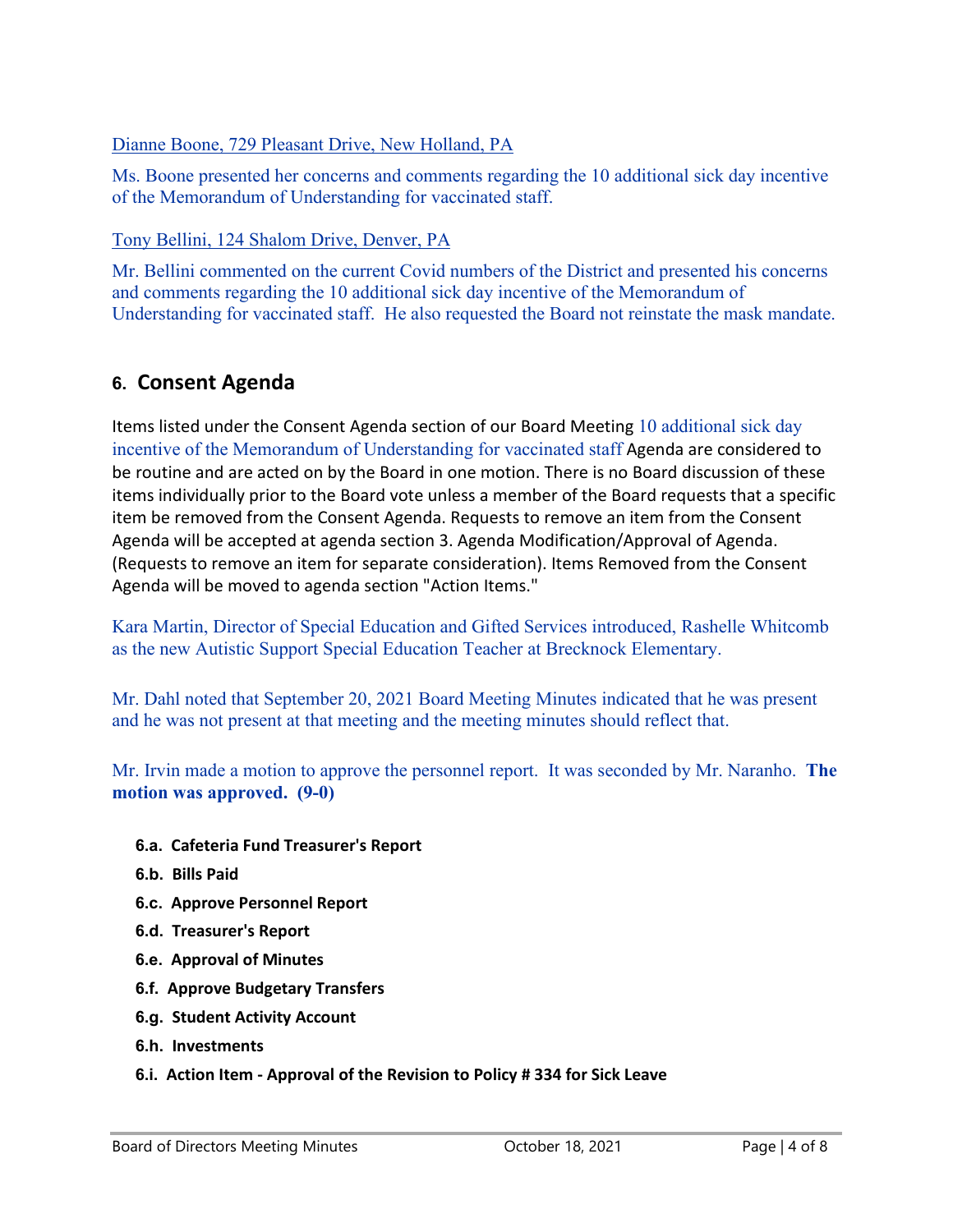### **6.j. Action Item - Approval of the Change Order for the Synthetic Turf and Track Project**

**Change Order # 2 - \$2,924.90 ADD:** This is to supply and install erosion control matting and seed the slope with a blend that will give quick coverage here this Fall as well as a permanent low-grow turfgrass stabilizing the slope.

### **6.k. Action Item- Approval of Affidavits of Guardianship**

**6.l. Action Item - Approval of the Memorandum of Understanding with the Teacher Association (ELCEA) Regarding Livestreaming & Camera Use**

**6.m. Action Item - Approval of the Agriculture Department Ag Advisory Board for the 2021- 2022 school year to comply with PDE Requirement.**

Approval of the Agriculture Department Ag Advisory Board for the 2021-2022 school year to comply with PDE Requirement:

Cliff Horning Erin Varley Jim Shirk Kevin Stoltzfus Larry Shirk Michael Miller Sheldon Hoover Scott Bailey

# **7. Action Items**

Items Removed from Consent Agenda for Separate Consideration.

### **7.a. Approval of the Memorandum of Understanding with the Teacher Association (ELCEA) Regarding Absences due to Covid-19 & Teleworking**

Mr. Irvin made a motion to approve the Memorandum of Understanding with the Teacher Association (ELCEA) Regarding Absences due to Covid-19 & Teleworking. It was seconded by Mr. Naranjo.

The Board and Administration discussed the language in Section 3 of the Memorandum of Understanding regarding additional 10 sick days incentive for staff who are vaccinated.

Mr. Irvin amended his motion to approve the Memorandum of Understanding with the Teacher Association (ELCEA) Regarding Absences due to Covid-19 & Teleworking with the amended language in Section 3 to include all staff. It was seconded by Mrs. Maio. **The motion was approved. (7-0; 2 abstained)**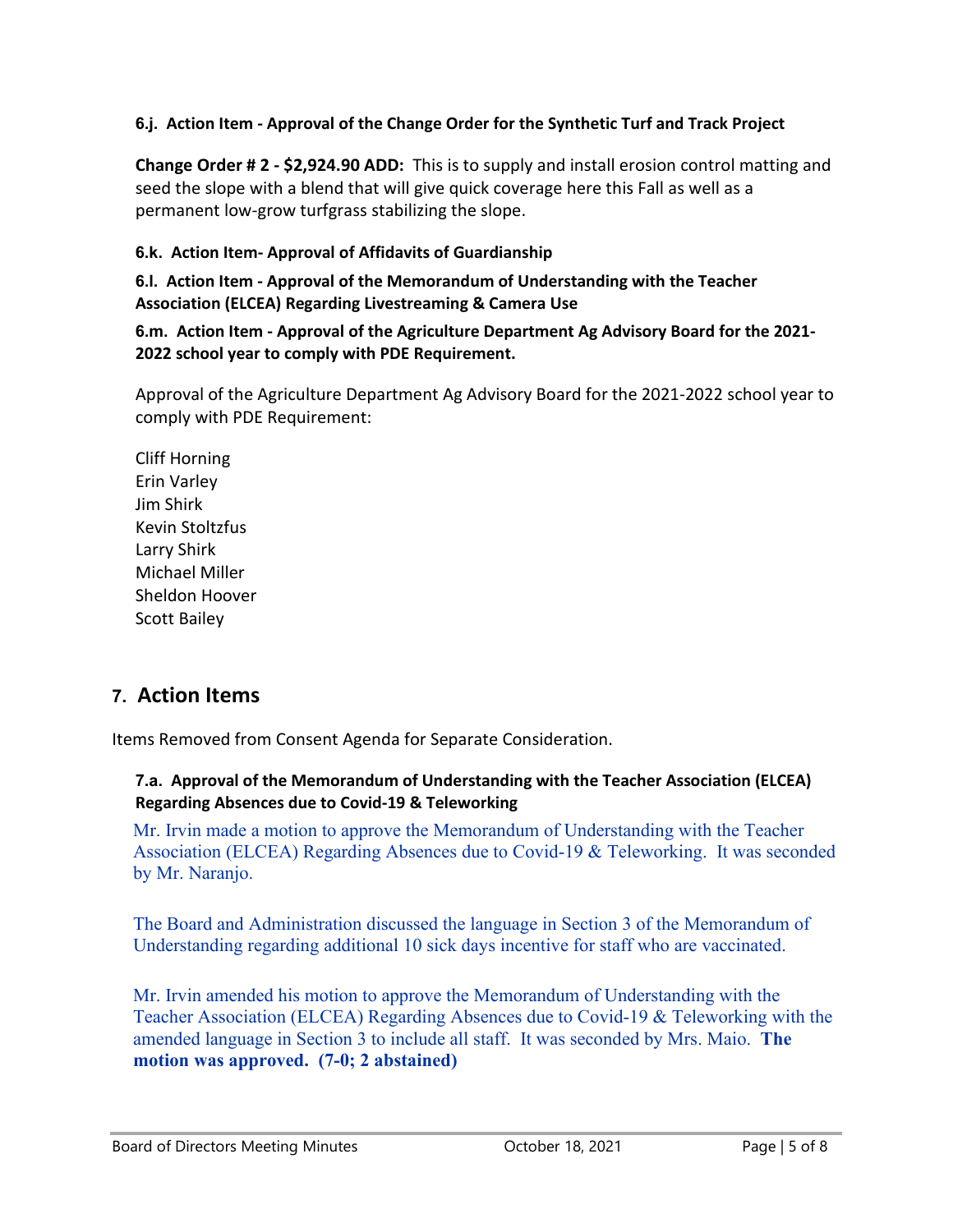#### **7.b. District 2021-2022 Covid-19 Health & Safety Plan Updates and/or Clarifications**

**The Board plans to discuss these topics and potentially take action to change the Health & Safety Plan:**

Antibody Testing

Home Covid-19 Testing

#### Exclusion Protocol

Mr. Conroy made a motion to amend Section E. of the Health and Safety Plan to read: *Learners and staff will be sent home if they present with severe symptoms, as assessed by the school nurses, that are closely associated with COVID-19. The nurse will strongly recommend these learners or staff be tested for COVID-19 based on the nature of the symptoms. If these learners or staff test positive for COVID- 19, they will quarantine for the number of days based on their doctor's recommendation. If these learners or staff are tested negative for Covid-19 they may return to school when symptoms are no longer present for a minimum of 24hrs. If leaners or staff decide not to get tested, they should remain home until symptoms are no longer present for a minimum of 24 hrs. Learners and/or staff within 6' for 15 minutes or more of a positive case, will be notified of their exposure through contact tracing in the school and unless they present symptoms these learners and/or staff will be allowed to remain in school.* It was seconded by Mr. Irvin. **Mr. Conroy rescinded his motion.**

The Board and Administration discussed the District's exclusion protocol, covid testing, and

language changes to Section E of the Health & Safety Plan as presented by Mr. Conroy.

Mr. Conroy made a motion to amend Section E. of the Health and Safety Plan to include the first four paragraphs of his original amendment which read:

*Learners and staff will be sent home if they present with severe symptoms, as assessed by the school nurses, that are closely associated with COVID-19.* 

*The nurse will strongly recommend these learners or staff be tested for COVID-19 based on the nature of the symptoms.* 

*If these learners or staff test positive for COVID- 19, they will quarantine for the number of days based on their doctor's recommendation.* 

*If these learners or staff are tested negative for Covid-19 they may return to school when symptoms are no longer present for a minimum of 24hrs.*

It was Seconded by Mr. Buck. **The motion was approved. (9-0)**

Mr. Conroy made a motion to amend Section E. of the Health and Safety Plan to include the 5 paragraph of his original amendment which read: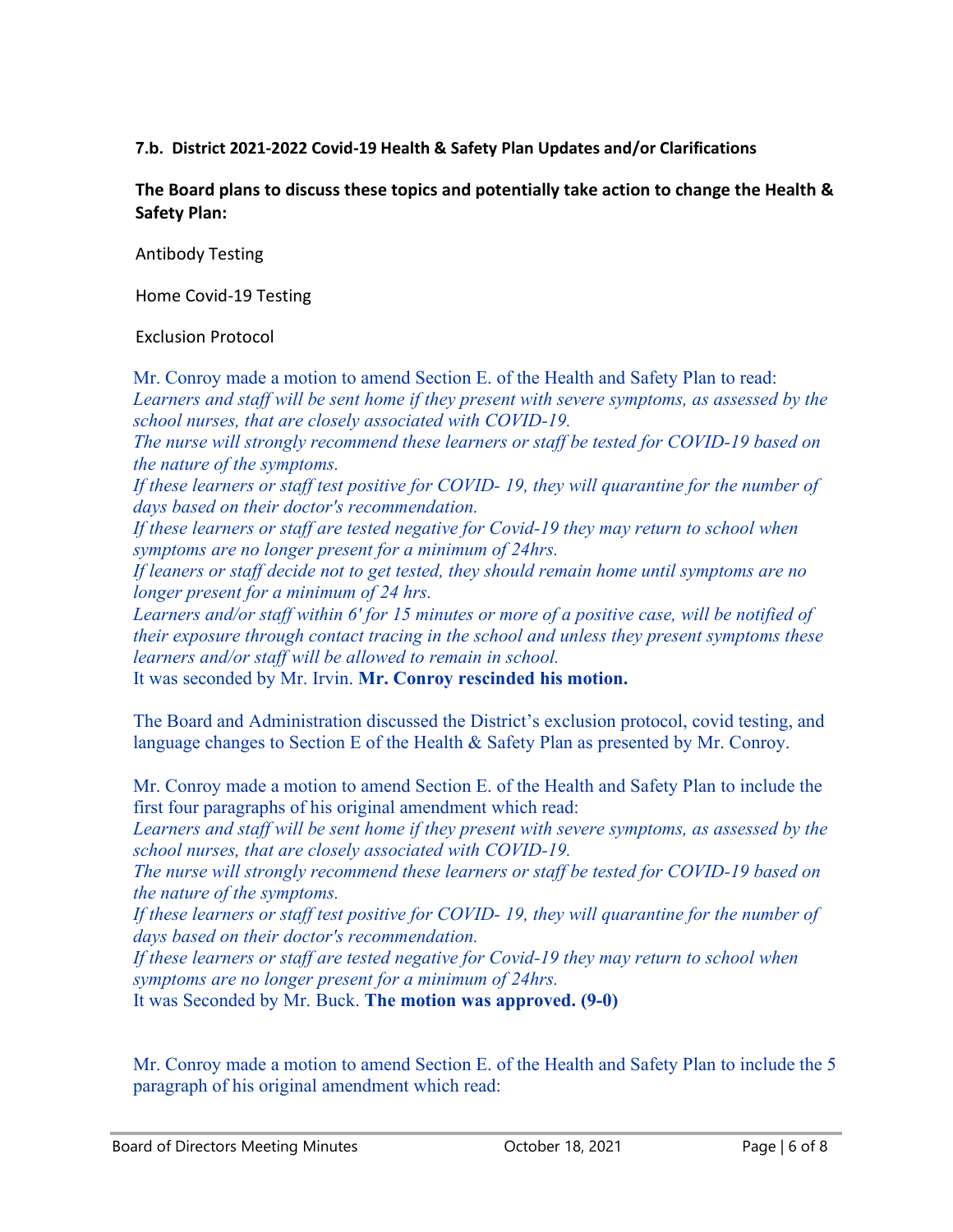*If these learners or staff decide not to get tested, they should remain home until symptoms are no longer present for a minimum of 24 hrs.*

Mr. Conroy amended his motion to amend Section E of the Health and Safety Plan to include the 5th paragraph of his original amendment with these changes:

*If learners or staff who are symptomatic and sent home and decide not to get tested for Covid-19, they should remain home until symptoms are no longer present for a minimum of 24hrs.* **Mr. Conroy rescinded his motion.**

Mr. Conroy made a motion to amend Section E. of the Health and Safety Plan to include the last paragraph from his original amendment which read: *Learners and/or staff within 6' for 15 minutes or more of a positive case, will be notified of* 

*their exposure through contact tracing in the school and unless they present symptoms these learners and/or staff will be allowed to remain in school.*

It Seconded by Mr. Naranjo. **The motion was approved. (7-2)**

Mr. Buck made a motion to accept home Covid-19 testing as an option for the Health and Safety Plan requiring two tests. It was seconded by Mr. Dahl.

Mr. Buck amended his motion to accept home Covid-19 testing as an option for the Health and Safety Plan. It was second by Mr. Dahl. **The motion was approved (8-1)**

Mr. Buck made a motion that individuals in the District who can show proof of a Covid positive test and a positive antibody test the same way as a person who has been vaccinated. It was seconded by Mr. Irvin

Mr. Buck amended his motion that individuals in the District who can show proof of a Covid positive test or a positive antibody test the same way as a person who has been vaccinated. It was seconded by Mr. Irvin**. The motion was approved (8-1)**

## **8. Reports**

### **8.a. Lancaster County Tax Collection Bureau**

No Report. Mr. Ramsey indicated that there was no meeting. The next meeting would occur on November 10<sup>th</sup>.

### **8.b. Lancaster-Lebanon IU13**

Mr. Irvin shared several highlights from the October 13<sup>th</sup> board meeting report: He reported that the IU13 Board approved \$15,807,607.394 in disbursements and approved new or addition to service contracts for Business Services, Early Childhood & Special Education Services, Instructional/Technology Services and Human Resource Services. He noted that there were Thirty-five (35) new hires, seven (7) resignations, four (4) terminations, three (3)